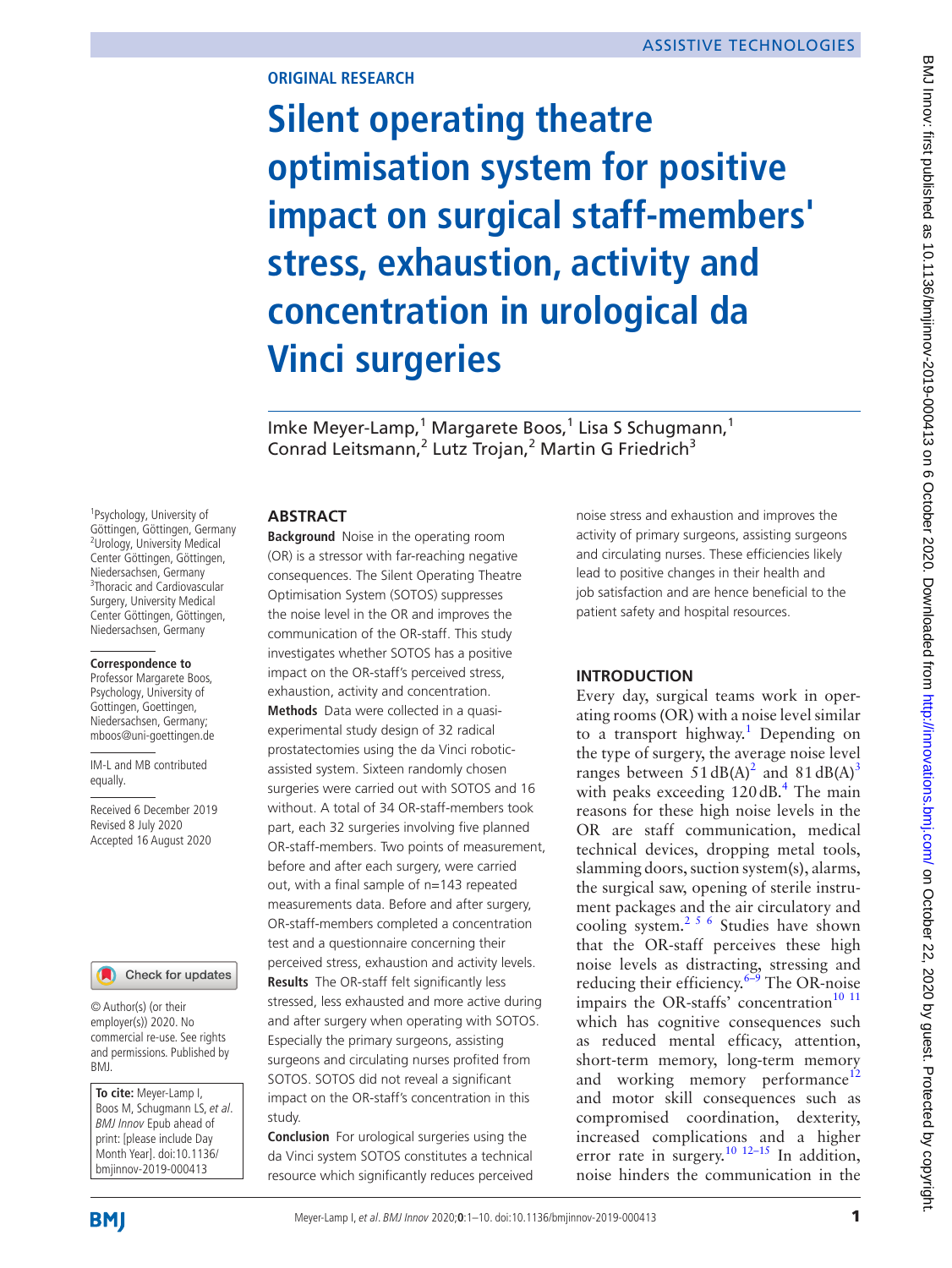

<span id="page-1-0"></span>Figure 1 Operating room setting. AnaesthTeam, anaesthesia team; SOTOS, Silent Operating Theatre Optimisation System.

OR.[7 10–12](#page-8-7) OR-team-members have to raise their voices to communicate accurately over the noise, $\frac{7}{7}$  $\frac{7}{7}$  $\frac{7}{7}$  which can be exhausting. Instead of the usual speaking volume of 55 to 65dB(A), approximately 70 to 85dB(A) are needed in the OR. $4\text{ }11$  Speaking loudly accelerates the soaking through of the medical masks, leading to an increase of potential germ transference in the OR-envi-ronment.<sup>[16](#page-8-8)</sup> These communication problems especially apply to surgeries using the robotic-assisted da Vinci system that enables minimal-invasive surgery. This system consists of four robotic-assisted arms at the OR table remote-controlled by the primary surgeon via a free-standing console standing apart from the OR table ([figure](#page-1-0) 1). The da Vinci system produces additional noise and communication problems, $^{15}$  as the primary surgeon faces the console which causes an audial, visual and physiological barrier between the primary surgeon and the remaining OR-staff.<sup>17</sup> The Silent Operating Theatre Optimisation System (SOTOS) was invented to suppress noise levels, improve communication and in turn lead to OR-optimisations measured in this study. [16](#page-8-8)

## **The SOTOS**

The SOTOS (V.2.1, University Medical Center Göttingen, Germany)<sup>[16](#page-8-8)</sup> consists of headsets (headphones with microphones) that are linked wirelessly or via cable to a central control unit. During surgery, each OR-staff-member wears a headset leading to a 50% to 75%decrease in the perceived sound level through active and passive noise-cancelling.<sup>16</sup> Remaining noncommunication noise is overshadowed by music played through the headphones—type and volume of which is regulated individually. Each OR-staff-member hears selected acoustic signals from the OR, which include

other OR-staff-members' voices and OR-machine signals. SOTOS offers the possibility to build acoustical subgroups, for example, the primary surgeon as team leader can be heard by everyone whereas he or she can choose the OR-staff-members he/she needs to hear. This way, irrelevant communication and signals can be blocked. As soon as any OR-staff-member starts to speak, the music tunes to the lowest perceptible volume level for the whole acoustical group so the staff-member's voice is clearly heard. The microphones enable an undisturbed, relaxed communication because there is no need to raise one's voice. The SOTOS hearing systems induced a noise reduction directly at the ear of the team member of 21 or 31dB (which corresponds to a perceived reduction of the ambient noise by 50% and 75%, respectively). Within the SOTOS, a multi-stage volume limiter is built in to filter unpredictable acoustic artefacts and to safely limit the continuous volume.<sup>[16](#page-8-8)</sup> With these technical features and structural set-up, SOTOS goes beyond other wireless speaker systems tested in simulated robotic OR.[18](#page-8-11) As SOTOS reduces high noise levels and improves communication, $16$  it seems likely that the application of SOTOS favourably affects the OR-staffs' stress, exhaustion, activity and concentration levels. This could in turn favour their efficiency, health and the patient's safety. These assumptions are supported by psychological theory and empirical research presented in the following.

## **Noise as a stressor**

Noise in the OR is a biophysical stress stimulus<sup>[6 10 19 20](#page-8-4)</sup> that is especially disruptive because it is intermittent (loud and quiet phases alternating during the surgery) and not controllable by the OR-team-members.<sup>12</sup><sup>21</sup>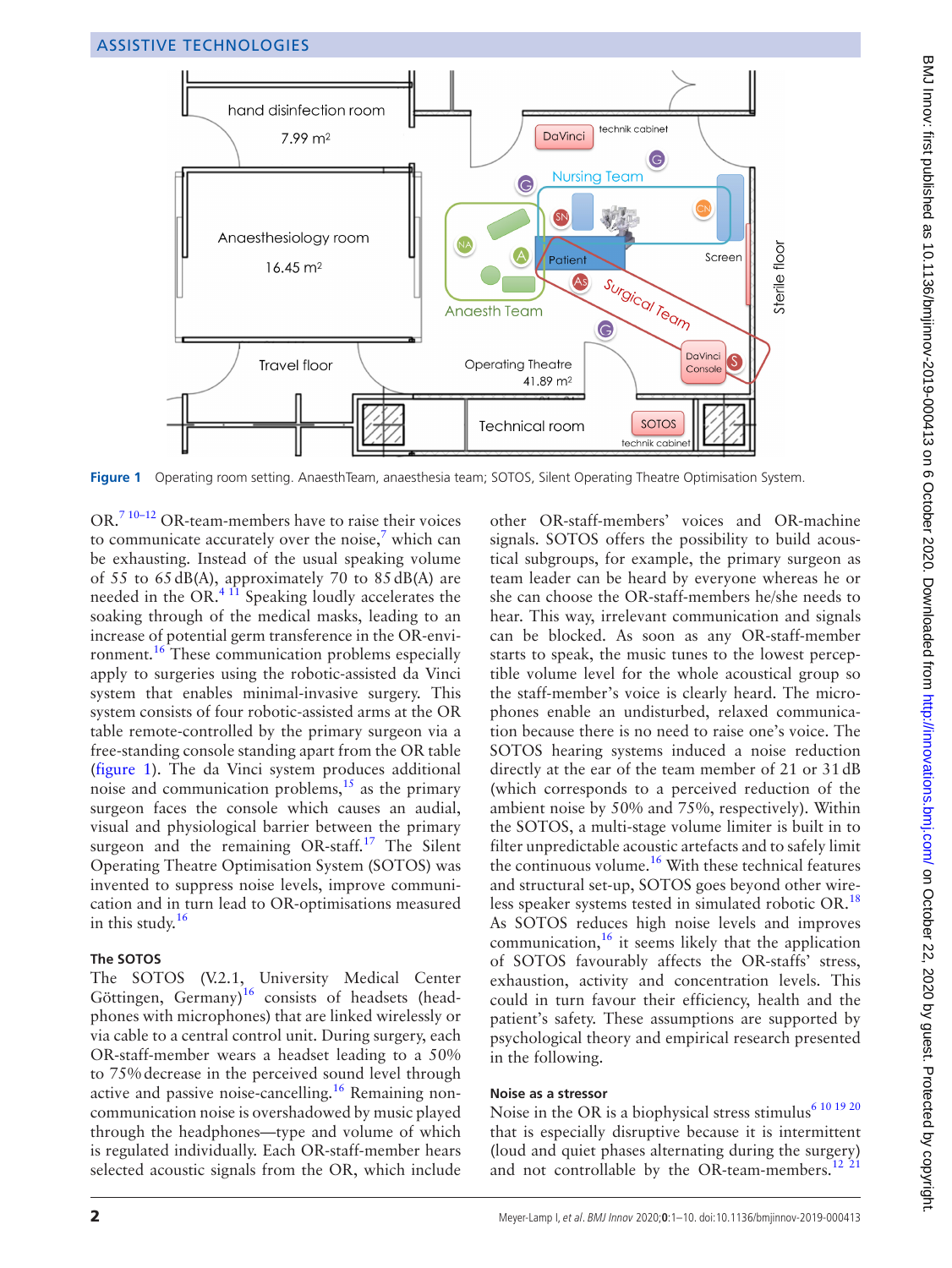BMJ Innov: first published as 10.1136/bmjinnov-2019-000413 on 6 October 2020. Downloaded from http://innovations.bmj.com/ on October 22, 2020 by guest. Protected by copyright. BMJ Innov: first published as 10.1136/bmjnnov-2019-200413 on 6 October 2020. Downloaded from <http://innovations.bmj.com/> on October 22, 2020 by guest. Protected by copyright.

There are further stressors in the OR such as the surgical task itself (eg, difficulty and duration of the surgery), disruptions, time pressure, shift work, people traffic in the OR, new techniques and personal attributes (eg, responsibility, anxiety, experience)[.5 20 22](#page-8-12) Such stressors can interact and therefore exacerbate each other, for example, negative effects of noise become stronger when an additional, unanticipated task is required<sup>11</sup> or when the task complexity increases.<sup>[15 21](#page-8-9)</sup>

According to the transactional stress model,  $^{23}$  $^{23}$  $^{23}$  the same stressor can lead to a different stress reaction depending on the individual. The model states that individuals (unconsciously) judge all stimuli in their environment. In the primary appraisal, the demands of a stimulus are ranked as irrelevant, positive or stressing for the person's well-being. In the secondary appraisal, one's own (genetic, physical, social and psycholog $ical<sup>23</sup>$ ) resources to cope with the demands of the stimulus are estimated. If the primary and secondary appraisals are imbalanced, for example, if an OR-staffmember appraises his or her coping resources as not suitable to cope with the OR-noise stimuli, stress occurs and shows in harm/loss, threat or challenge to the staff-member. Such an imbalance can produce short-term negative consequences like exhaustion and loss in concentration and/or long-term negative consequences like psychological and physical diseases.<sup>24</sup> With SOTOS, the OR-staff would have a technical resource that changes the (perceived) noise level in the OR, eases the communication and thus works as a problemoriented coping strategy. With said OR-noise reduction, the OR-staff is likely to appraise the remaining OR-noise level as irrelevant. This balance would lead to positive short-term consequences like more activity with a coincident decrease in negative consequences as defined above. $24$  The following hypotheses can be derived:

H1 to H4: Before surgery, the perceived stress (H1), activity (H2), exhaustion (H3) and concentration (H4) levels do not differ among the OR-staff-members who will work with the SOTOS and those who will work without the SOTOS in the upcoming surgery.

H5: During surgery, OR-staff-members working with SOTOS feel less stressed than OR-staff-members working without SOTOS.

H6 to H9: After surgery, OR-staff-members who worked with SOTOS feel less stressed (H6), less exhausted (H7), more active (H8) and more able to concentrate (H9) than OR-staff-members who did not work with SOTOS.

#### **METHOD**

#### **Design, procedure and participants**

A quasi-experimental field study was conducted to ensure high external (ie, user) validity for SOTOS. Data were collected from March to June 2017 during a total of 32 urological prostatectomies using the robotic-assisted surgery da Vinci system (Intuitive

## ASSISTIVE TECHNOLOGIES

Surgical Inc, Sunnyvale, USA) in the surgical ward of the University Medical Center Göttingen (UMG). The four dependent variables (DVs)—stress, activity, exhaustion and concentration of the OR-staff—were tested in a 2×2 repeated measurements design with a between-factor condition (SOTOS vs control) and a within-factor measurement time point (pre-surgery vs post-surgery). A total of 16 surgeries were carried out using the SOTOS-condition with the SOTOS applied by each OR-staff-member during the surgery. Staff-members listened to pop-rock music and their communication was recorded via SOTOS. SOTOS was not applied in the 16 control-condition surgeries. However, neck-microphones were worn by OR-staffmembers during the control-condition surgeries to record their communication and to give them a similar feeling of a technical device on their head to reduce the possibility of a Hawthorne effect (modification in performance of participants due to awareness of being observed $^{25}$ ). The conditions were randomly assigned to test days and the OR-staff-members were informed in the morning of the surgery. The staff consisted of five members per surgery: the primary surgeon, assisting surgeon, scrub nurse, circulating nurse and anaesthesiologist. The local OR setup is shown in [figure](#page-1-0) 1. Due to the work schedule of the UMG, a total of 34 OR-staff-members participated 1 to 20 times  $(M=4.21, SD=4.04)$  in the study. Counting each participation as a person with dependent pre– post data, a final sample of n=160 was expected. Due to other prioritised obligations in the hospital, the anaesthesiologist measurements were missing on 17 test days. Thus, a final sample of n=143 was reached (SOTOS-condition: n=71; 39% female; controlcondition:  $n=72$ ; 42% female).

All measurements were executed under supervision of one or two test conductors from the psychological and medical research team and each OR-staff-member was required to give informed consent before taking part in the study. The pre-surgery measurements taken at 07:00 a.m. started with the staff putting on a portable ECG, followed by filling in the pre-surgery questionnaire of the respective condition and performing the concentration test KTL-R (*Konzentrations-Leistungs-Test – Revidierte Fassung).*[26](#page-9-1) At about 08:30 a.m. the surgeries began with the first surgical cut and ended with the last cutaneous suture around 12:30p.m. During the surgeries, the staff's physiological reactions were recorded via ECG, and task-related and teamrelated occurrences in the OR were protocolled by a study conductor. The following post-surgery measurements at  $01:00$  p.m. were collected by the post-surgery questionnaire of the respective condition, another test form of the KTL- $R^{26}$  $R^{26}$  $R^{26}$  and the return of the ECGs. Because of prior emergencies, two surgeries were delayed and were therefore excluded from further analyses.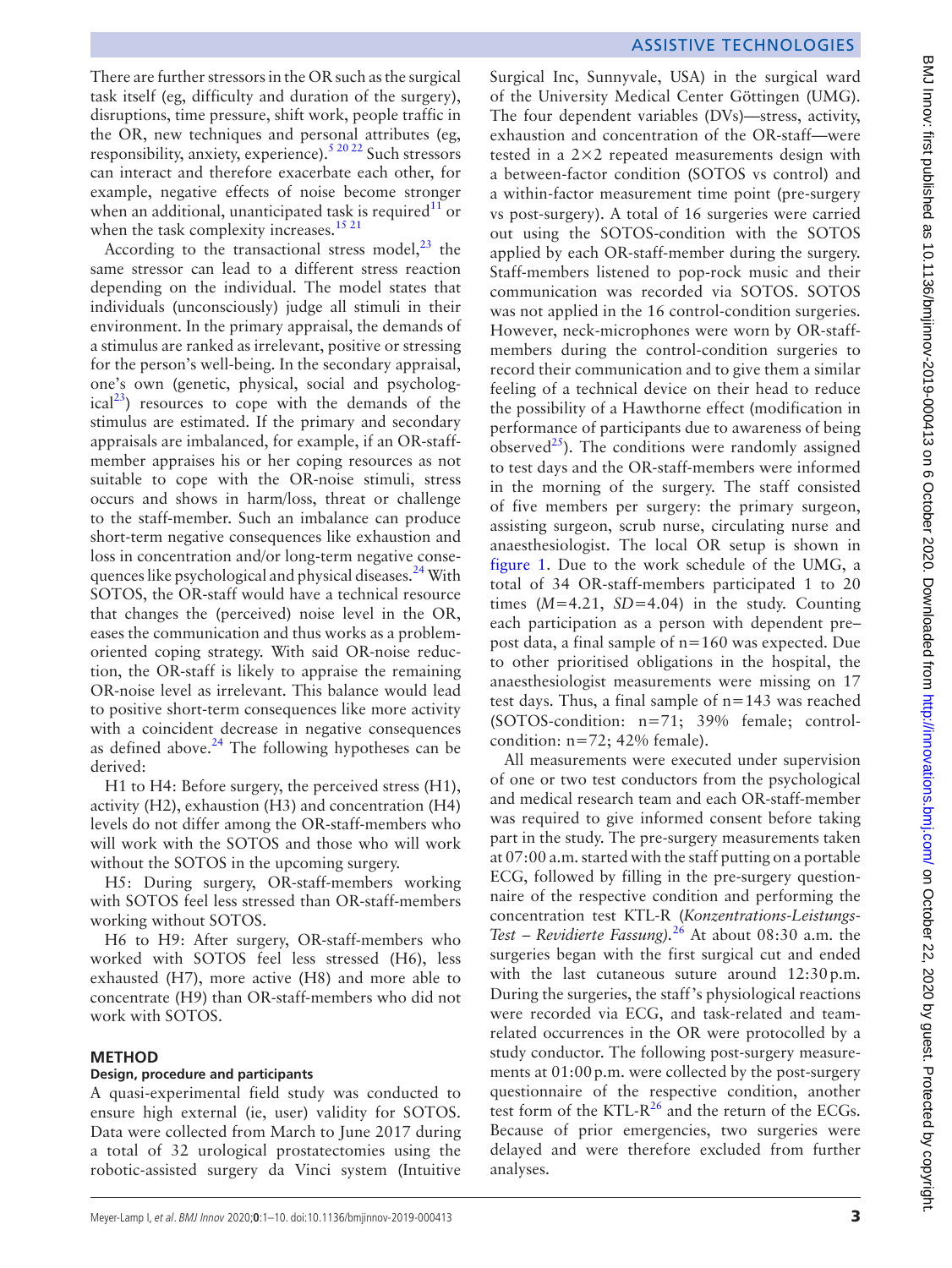#### **Test material**

The test material was conceptualised to fit the tight schedule of the UMG and minimise restrictions on the staff's workflow. The pre-surgery and post-surgery questionnaires took 5 to 10 minutes each. They were specifically designed for the SOTOS evaluation by the research team using original items as well as items from existing questionnaires $27-29$  (all items in German language). The items concerned demographic data and the following items relevant to this study: The DV stress indicated by the OR-staff-members' perceived stress level in the pre-surgery and post-surgery questionnaire (How stressed do you feel right now?) and their perceived perioperative stress level asked in the post-surgery questionnaire (How stressed on average did you feel during surgery?). The stress items were answered on a 5-point Likert scale from *1=*not at all *to 5=*extremely.

To measure the DVs activity (energetic, indefatigable) and exhaustion (tired, worn out), the corresponding scales *'Aktivität'* (activity) and *'Erschöpfung'* (exhaustion) of the Leipziger Stimmungsbogen, $^{28}$  $^{28}$  $^{28}$  each containing six items, were used in the pre-surgery and post-surgery questionnaires.

The OR-staff's concentration was measured presurgery and post-surgery with the KLT-R version for adults, $26$  which offers forms A and B. The KLT-R contains nine blocks with 20 arithmetic problems each. Participants have 2min to work on a block before switching to the next one. To shorten time, the study authors decided to give the OR-staff three blocks per measurement time point; this meant the concentration test took 6min each pre-surgery and post-surgery. In sum, there were six different KLT-R forms to rotate throughout the study from pre-surgery to post-surgery time points. Results of the concentration tests were analysed regarding the total amount of processed items (*TI*) and the error percentage (*EP*).

To identify each staff-member's pre-surgery and post-surgery questionnaire, pre-KLT-R and post-KLT-R and yet maintain their anonymity, they were asked to write a self-constructed repeatable personal code on each document.

#### **Demographics and control variables**

All demographic data were captured in the pre-surgery questionnaire. Demographic data included age, gender, work experience, noise sensitivity, SOTOS experience and professional role in the OR. Additionally, each OR-staff-member was asked to rate the difficulty of the surgery using a 5-point Likert scale  $(1=very\;diffi-)$ cult to *5=*very easy) in the post-surgery questionnaire. The duration of surgery (from first surgical cut to last cutaneous suture) was protocolled by the study conductor. These eight variables were determined by the study authors because they might influence the effects of SOTOS on the DVs and thus needed to be tested to achieve clear results. It is known, for example,

that older (more experienced) people adapt better to stress situations and that primary surgeons tend to feel more stressed than assistant surgeons.<sup>[22](#page-8-16)</sup> The effects of SOTOS can also be skewed by OR-staff who might need more time to get used to SOTOS before it can reveal a positive impact, as it is a new technical device.

#### **Statistical analyses**

Descriptive data were calculated for each variable using SPSS V.24 (IBM Germany, GmbH, Ehningen, Germany). *T*-tests were used to analyse whether there were any differences in the means (*M*) of demographic data between the with-SOTOS-condition and without-SOTOS-condition due to the lack of randomisation of staff-member assignment to the OR-teams.

Inferential statistics to test the hypotheses were carried out with the statistic software R-Studio V.1.1.423 (RStudio, Boston, USA). To analyse the effects of the two factors on the DVs, linear multilevel models were used. They account for the intrapersonal dependencies between pre-surgery and post-surgery questionnaire data as well as for the dependencies between the test-days, as some OR-staff-members participated more than once. Condition and measurement time points were implemented as fixed effects and the participants (per their personal code) and test days as random effects. Repeated measures of analysis of variances (ANOVA) were calculated based on the multilevel models. Significant interactions were further decoded via contrasts. Relevant for this study were main effects of the condition and interactions. One exception was the perioperative stress variable, as it was assessed post-surgery and the measurement time point was left out.

Concerning the hypotheses, the ANOVAs should reveal an interaction effect for current stress, exhaustion and error percentage in the concentration test showing lower values for the with-SOTOS-condition post-surgery. Stress during surgery should be lower in the with-SOTOS-condition. The ANOVAs for activity and total amount of processed items in the concentration test should demonstrate an interaction with higher values in the with-SOTOS-condition post-surgery. No difference for any DV is expected pre-surgery, as the start position is the same for both conditions.

### **RESULTS**

The cut-off for statistical significance was  $\alpha = 0.05$ . P values are reported rounded to two decimal places (Significance levels were set to  $p \leq 0.05$ ,  $p \leq 0.01$ , \*\*\*p≤0.001).

#### **Descriptive statistics**

Demographic data

On average, participants were 36.73 years old (*SD*=8.42 years), 59% male, worked for 11 years and 1month in their job (*SD*=9 years, 5 months), reckoned themselves to be less sensitive to noise than others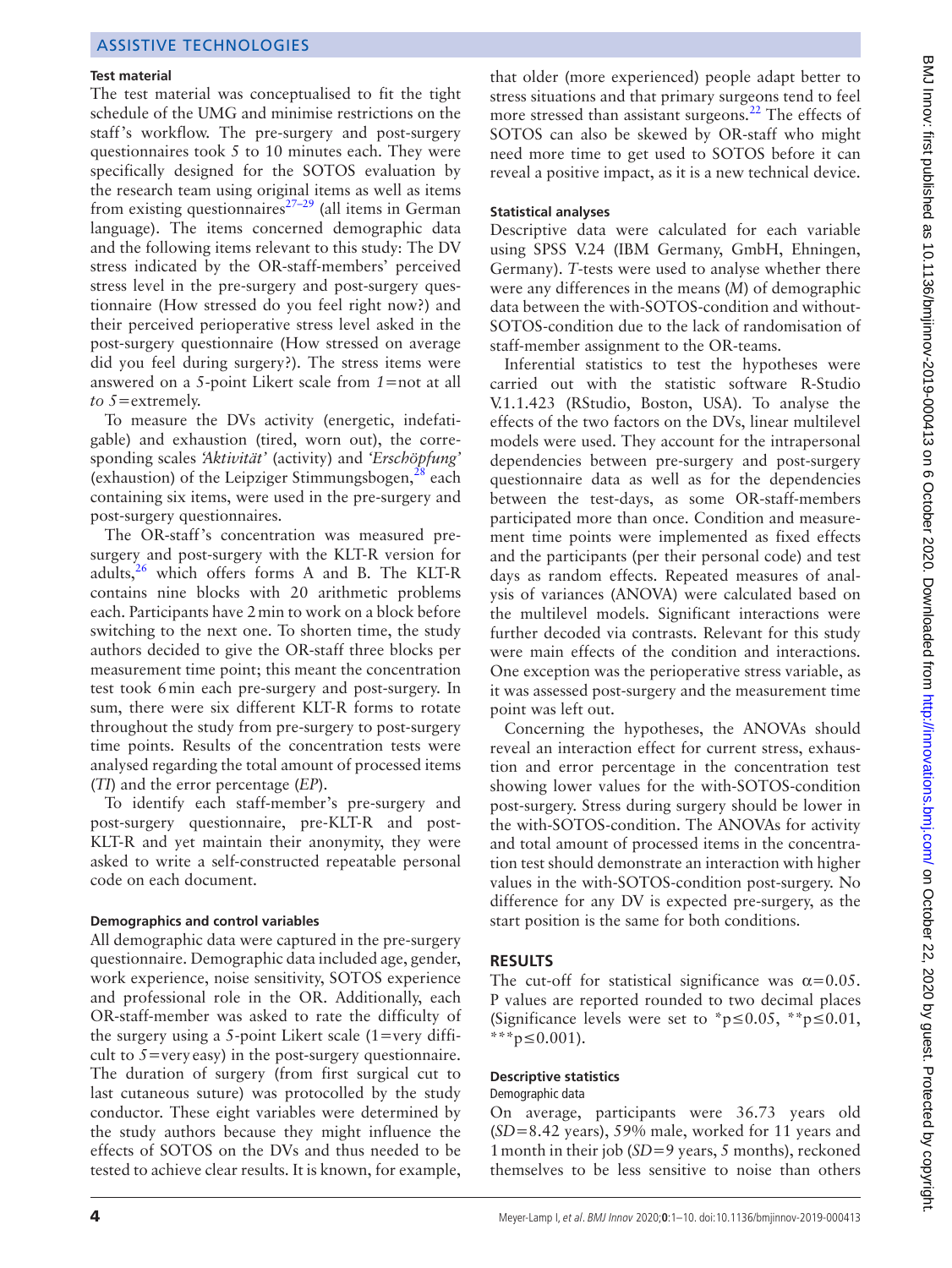<span id="page-4-0"></span>

| Table 1<br>Means and SDs for dependent variables |              |           |              |           |                |           |
|--------------------------------------------------|--------------|-----------|--------------|-----------|----------------|-----------|
|                                                  | <b>Total</b> |           | <b>SOTOS</b> |           | <b>Control</b> |           |
| <b>DV</b>                                        | М            | <b>SD</b> | М            | <b>SD</b> | М              | <b>SD</b> |
| Stress pre*                                      | 2.42         | 1.01      | 2.44         | 0.97      | 2.41           | 1.05      |
| Stress post*                                     | 2.44         | 0.95      | 2.28         | 0.90      | 2.60           | 0.99      |
| Stress peri*                                     | 2.45         | 0.97      | 2.32         | 0.91      | 2.57           | 1.02      |
| Exhaustion pre*                                  | 2.48         | 0.84      | 2.55         | 0.84      | 2.41           | 0.85      |
| Exhaustion post*                                 | 2.59         | 0.90      | 2.45         | 0.80      | 2.72           | 0.97      |
| Activity pre*                                    | 3.04         | 0.77      | 2.99         | 0.77      | 3.09           | 0.77      |
| Activity post*                                   | 2.88         | 0.83      | 2.97         | 0.89      | 2.79           | 0.76      |
| EP pret                                          | 17.76%       | 15.73%    | 18.43%       | 17.01%    | 17.10%         | 14.45%    |
| EP postt                                         | 16.92%       | 16.69%    | 19.68%       | 20.18%    | 14.23%         | 11.95%    |
| TI pret                                          | 29.59        | 12.54     | 28.73        | 11.27     | 30.43          | 13.71     |
| TI postt                                         | 31.04        | 12.49     | 30.28        | 11.22     | 31.79          | 13.67     |

\*Likert scale: 1=not at all, 2=slightly, 3=moderately, 4=very, 5=extremely.

†Indicators for concentration: EP=error percentage, TI=total amount of processed items (out of 60).

DV, dependent variable; SOTOS, Silent Operating Theatre Optimisation System.

(*M*=2.04, *SD*=0.90) and were rather experienced with the SOTOS  $(M=2.48, SD=0.76)$ . On average, the surgery took 4hours and 9min (*SD*=0.52hour, *Min*=1.5hour, *Max*=6.0hour) and was perceived as average difficult (*M*=3.01, *SD*=1.00). T-tests comparing the means of the two conditions revealed no inequality of demographic data except experience with the SOTOS. Participants in the with-SOTOS condition had worked significantly more often with the SOTOS  $(t(138) = 2.01, p=0.05)$ . Due to the low significance of these differentiation values, it was assumed that, despite the lack of randomisation, the conditions had equal preconditions in the study.

## Dependent variables

An overview of the means and SDs of the DVs is given in [table](#page-4-0) 1.

## **Inferential statistics**

The effects of the condition and the measurement time point on the DVs, given by the multilevel model based repeated measures ANOVAs, are shown in [figure](#page-5-0) 2.

## Current stress

The ANOVA revealed a significant interaction for current stress  $(F(1, 209)=5.46, p=0.02^*)$ . Contrasts showed that the stress level did not differ between the conditions before surgery  $(z=0.51, p=0.61)$ . After surgery, those working in the with-SOTOS-condition felt significantly less stressed than those in the without-SOTOS control-condition  $(z=3.32, p=0.00***)$ .

## Perioperative stress

A significant main effect of condition indicated that during surgery, those working in the with-SOTOScondition felt significantly less stressed than those working in the without-SOTOS control-condition  $(F(1, 27)=7.98, p=0.01**).$ 

Exhaustion

The ANOVA for exhaustion showed a significant interaction of condition  $\times$  measurement time point (*F*(1, 235)=10.98, p=0.00\*\*). Contrasts revealed that the OR-staff-members working in the with-SOTOS condition felt significantly less exhausted after surgery compared with those in the without-SOTOS controlcondition  $(z=3.94, p=0.00***)$ . Also, the conditions did not differ before surgery  $(z=-0.47, p=0.64)$ . Furthermore, those working in the without-SOTOS control-condition reported feeling significantly more exhausted post-surgery than pre-surgery (*z*=3.33,  $p=0.00***$ ), while those working in the with-SOTOS condition did not report a shift in their exhaustion levels (*z*=−1.36, p=0.17).

### Activity

Concerning the OR-team members' perceived activity levels, a significant interaction was found (*F*(1,  $236$ =6.21, p=0.01<sup>\*\*</sup>). Contrasts indicated that those working in the with-SOTOS condition felt significantly more active after surgery than those working in the without-SOTOS control-condition (*z*=−2.87,  $p=0.00**$ ) and that the conditions did not differ presurgery  $(z=0.44, p=0.66)$ . It was also revealed that the without-SOTOS control-condition participants felt significantly less active after than before surgery (*z*=−3.41, p=0.00\*\*\*) but the with-SOTOS condition did not shift in activity from pre-surgery to postsurgery  $(z=0.13, p=0.90)$ .

### Error percentage in the KLT-R

Neither a significant main effect nor an interaction of the factors concerning the EP was found in this study.

### Total amount of processed items in the KLT-R

The measurement time points had a significant main effect on the TI, showing that for post-surgery both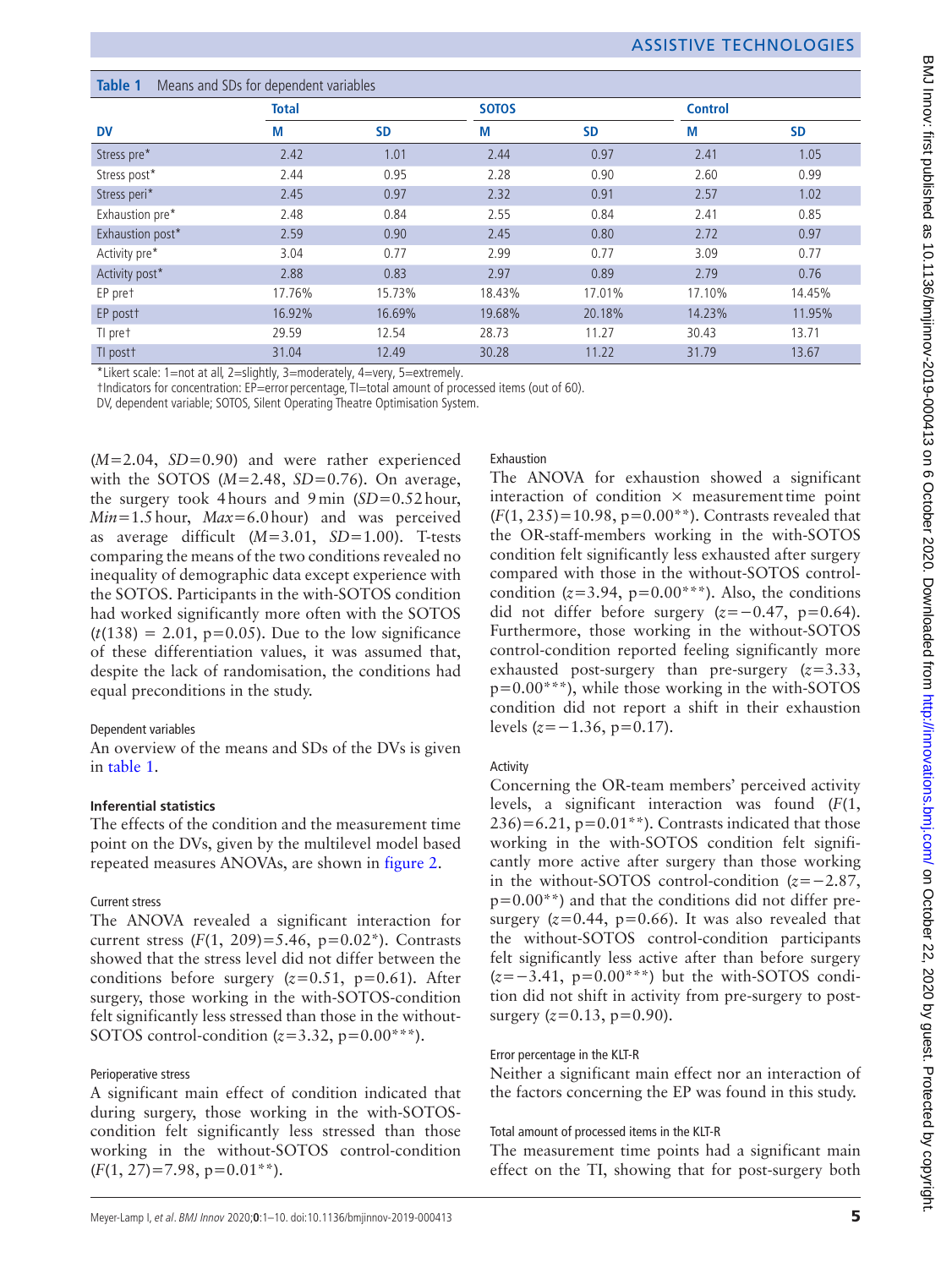

**SOTOS** 

control

<span id="page-5-0"></span>**Figure 2** Significant interaction of the factors condition and measurement time point concerning the current stress, exhaustion and activity of the OR-staff. Significant effect of the condition on the perioperative stress of the OR-staff. No interaction concerning the dependent variables error percentage and total amount of processed items measured with the KLT-R concentration test. KTL-R, Konzentrations-Leistungs-Test – Revidierte Fassung; OR, operating room; SOTOS, Silent Operating Theatre Optimisation System.

conditions processed more items than pre-surgery  $(F(1, 203)=12.18, p=0.00***)$ . However, the condition neither led to a main effect on the amount of processed items (TI) nor interacted with the measurement time point concerning the TI in this study.

### **Explorative statistics**

It was further examined if the demographic data as well as the duration and difficulty of the surgery interacted with the previously reported significant effects of SOTOS on the DVs. The variables were included as a third factor in the multilevel model and results were analysed for significant two-way interactions of the factor condition with the third factor and three-way interactions. Duration and difficulty of the surgery as well as age, gender, work experience and noise sensitivity of OR-staff-members did not have any impact on the effects of SOTOS. But the level of experience with SOTOS led to a significant three-way interaction concerning exhaustion  $(F(1, 230)=4.29, p=0.04^*)$ : Participants with high previous SOTOS experience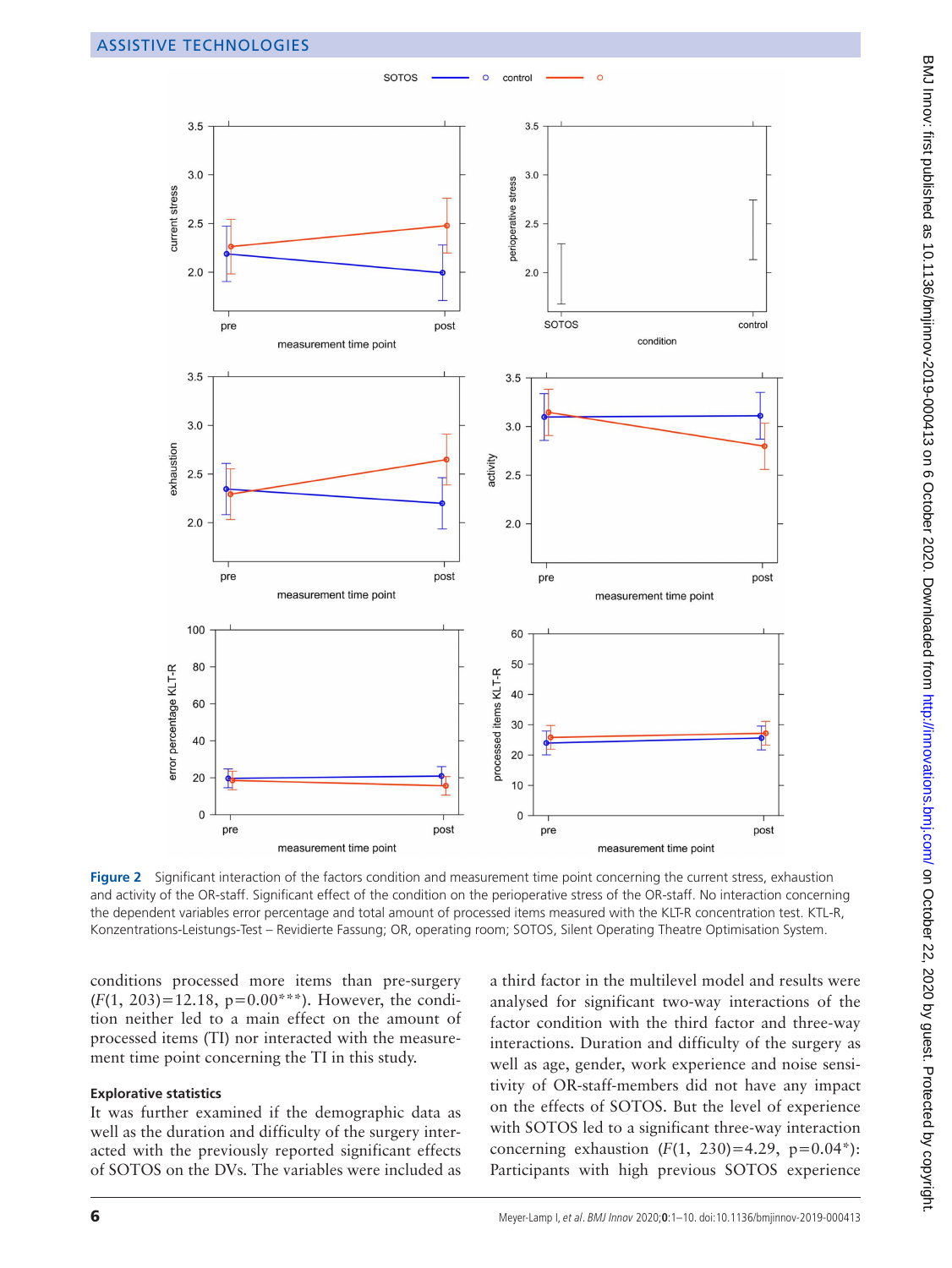

<span id="page-6-0"></span>**Figure 3** Significant three-way-interaction of condition, measurement time point and professional role concerning the current stress of the OR-staff-members. OR, operating room; SOTOS, Silent Operating Theatre Optimisation System.

were less exhausted post-surgery if they had worked in the with-SOTOS condition than in the without-SOTOS control-condition. Furthermore, the professional role of the OR-staff-members significantly affected the impact of SOTOS on their reported current and perioperative stress (but not on exhaustion and activity). A significant three-way interaction for current stress was found  $(F(4, 194)=2.51, p=0.05^*)$  and analysed with contrasts [\(figure](#page-6-0) 3): The primary surgeons were less stressed in the with-SOTOS condition than in the without-SOTOS control-condition, which revealed a significant conditional main effect  $(z=2.41, p=0.02^*)$ . The assisting surgeons were less stressed post-surgery in the with-SOTOS condition compared with the without-SOTOS control-condition, shown by a significant conditional interaction  $(z=3.23, p=0.00^{*})$ . A significant interaction of condition and professional role indicated that the perioperative stress was also perceived differently by the professional roles (*F*(4,

227)=4.38, p= $0.00^{**}$ ) ([figure](#page-6-1) 4). Contrasts revealed that the primary surgeons  $(z=3.94, p=0.00^{***})$  and the circulating nurses  $(z=2.97, p=0.00**)$  felt significantly less stressed during surgery when they worked in the with-SOTOS condition compared with the without-SOTOS control-condition.

# **DISCUSSION**

## **Principal findings**

Consistent with our hypotheses H1 to H4, the ANOVAs multilevel model-based repeated measures showed that the with-SOTOS condition and without-SOTOS control-condition did not differ pre-surgery in the staffs' perceived stress (H1), activity (H2), exhaustion (H3) and concentration levels (H4). The results show clear positive effects of the SOTOS: OR-staffmembers reported feeling significantly less stressed during surgery (H5) and after surgery (H6) if they worked with SOTOS. Further analyses revealed that



<span id="page-6-1"></span>**Figure 4** Significant interaction of condition and professional role concerning the perioperative stress of the OR-staff-members. OR, operating room; SOTOS, Silent Operating Theatre Optimisation System.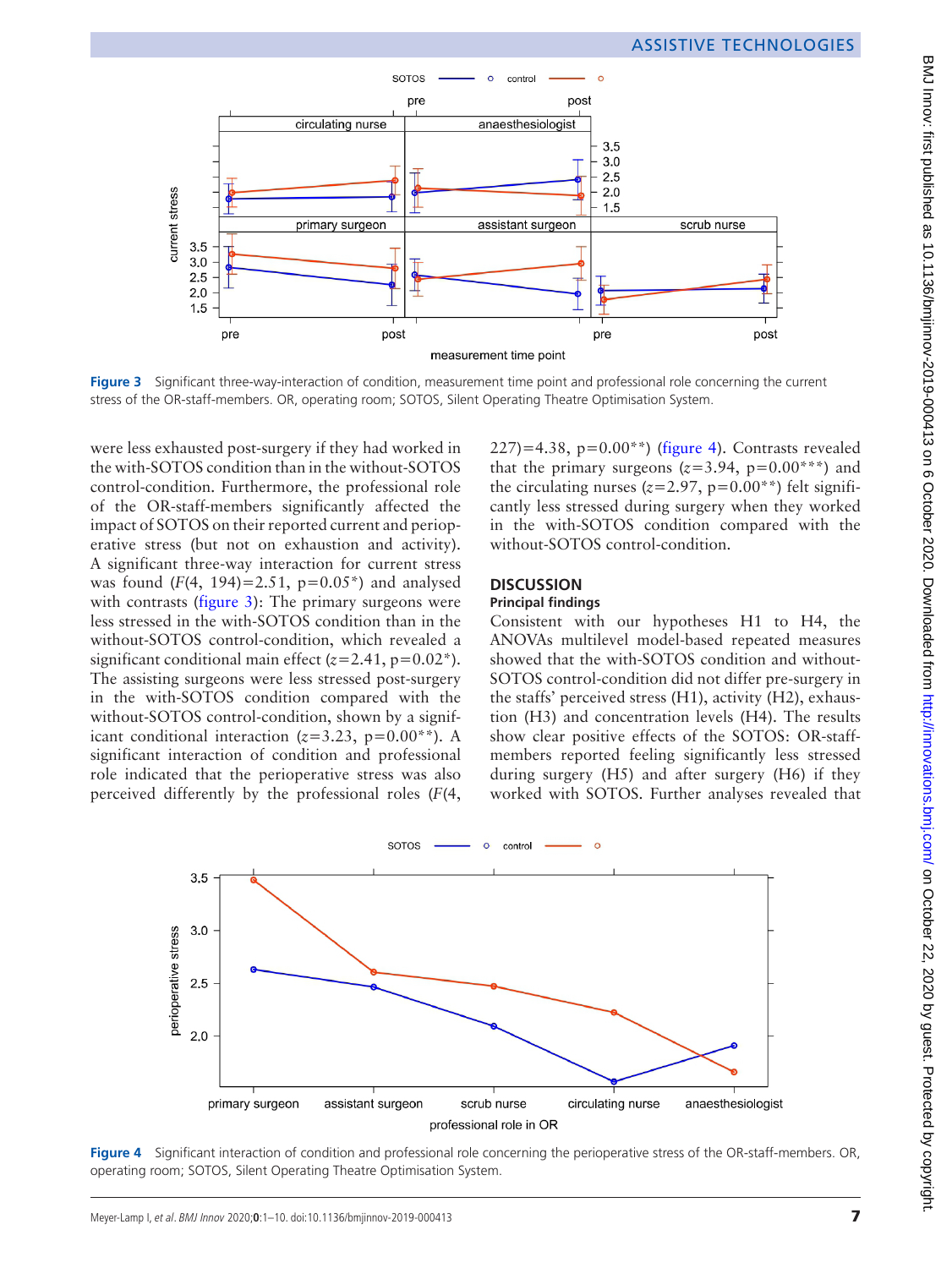this effect is influenced by a staff-member's professional role in the OR. Apparently, the SOTOS constitutes an especially beneficial technical resource and problem-oriented coping strategy for the primary surgeon, assisting surgeon and circulating nurse. Through SOTOS the primary surgeon can overcome the audial, visual and physiological barrier produced by the spatially separated da Vinci console from the OR table. Knowing this benefit might also have led to less stress before surgery felt by the primary surgeons, because they knew communication with other OR-team-members and thus leadership and control would be easier. In terms of the Lazarus Model, $^{23}$ this could also mean that without SOTOS, primary surgeons might have anticipated degradation in control, hearing and/or communication during the surgery. But with SOTOS the primary surgeons appraised the high OR-noise level and communication problems as irrelevant because their experience has taught them to cope with it. The assisting surgeons also benefit from the noise reduction and the eased communication within the surgical team through SOTOS and feel less stressed after a with-SOTOS surgery. In contrast to the primary surgeons, they do not anticipate the SOTOS advantage before surgery, probably because they are challenged with less responsibility, stand closer to and face the OR table and can therefore see the other team members. Also, test results show the circulating nurse also feels less stressed with SOTOS. This is probably due to the noise reduction and the resulting lower necessity of enquiries. With the primary surgeon in mind, it could be suggested that the farther away from the OR table the stronger the advantage of SOTOS becomes, as it eases the communication.

Though the stress reduction is especially significant for the three aforementioned professional functions, the SOTOS seems to work as a technical resource and coping strategy for the whole OR-team as they all report feeling more active and less exhausted after surgery when they work with the SOTOS. This confirms hypotheses H7 and H8 and supports the theory that SOTOS reduces short-term negative consequences. However, as our results do not show that concentration levels are significantly enhanced through SOTOS, hypothesis H9 must be rejected. Participants in both conditions processed more items in the concentration tests post-surgery than pre-surgery. This indicates their ability to concentrate may have aroused from the surgery or from normal increase of diurnal alertness. OR-staff-members' concentration does not differ between the conditions because they focus all their concentration during surgery to ensure patient safety at all times. Nevertheless, they likely spend more resources to maintain their concentration in the without-SOTOS control-condition because they also report their activity decreases and their exhaustion and stress levels increase.

#### **Strengths, weaknesses and impact of the study and future research**

This quasi-experimental field study was conducted to test the effects of SOTOS when used in da Vinci surgeries. Its effects are particularly important to patient safety. It might be criticised that the internal validity of the results in this field study are impaired, as the lack of randomisation makes control of variables more difficult to realise. This study used multilevel modelling to deal with these limitations. Another consequence of our field study is that staff organisation meant some participants took part in more than one surgery, which can lead to statistical artefacts like more SOTOS experience in the with-SOTOS condition: the more often staff-members work in the with-SOTOS condition, the more experience they gain with the SOTOS. In terms of statistical generalisation, it would have been better to have 143 pre-surgery and post-surgery data from 143 OR-staff-members than from 34. As this is not realistic, future research that combines data from different surgeries and/or from different hospitals would be helpful. In this current field study there were missing data from some anaesthesiologists, which should be avoided if possible in future studies to get clearer results regarding their professional role. Furthermore, future research should retest the effect of SOTOS on concentration using either another concentration test or the full KLT-R. As the authors decided to take just three out of nine blocks of the test to save time, the inner consistency is reduced. Also, mathematical skills of participants are suspected to influence the results in the KLT-R. Future research will also explore how SOTOS works in surgeries other than da Vinci surgeries when the whole team is in close, direct proximity to the OR table, like in heart surgeries. If the results are similar, they could be more reliably transferred to all sorts of surgeries. SOTOS should also be tested during surgeries performed at other times of the day than mornings to see whether effects are different, when the OR-team is likely more tired.

Consistent noise cancelling can keep important unexpected and especially safety-relevant acoustic signals in the background or even make them imperceptible. This could lead to the risk of an unintentionally triggered or defective electric knife on the operating table causing burns. This also applies to safety-relevant alarms. Noise cancelling, and even the best noise cancelling currently available, does not lead to an absolute shutdown of the acoustic perception—but only to a reduction (halving (20dB) or quartering (30dB)).

Shrill noises can still be perceived, even at greater distances to the emitting source. Within the SOTOS matrix, acoustic information, available on the audio buses is relayed to the relevant team members, especially when it relates to safety-relevant aspects. SOTOS is therefore not only a noise-reducing intercom but manages communication to increase safety.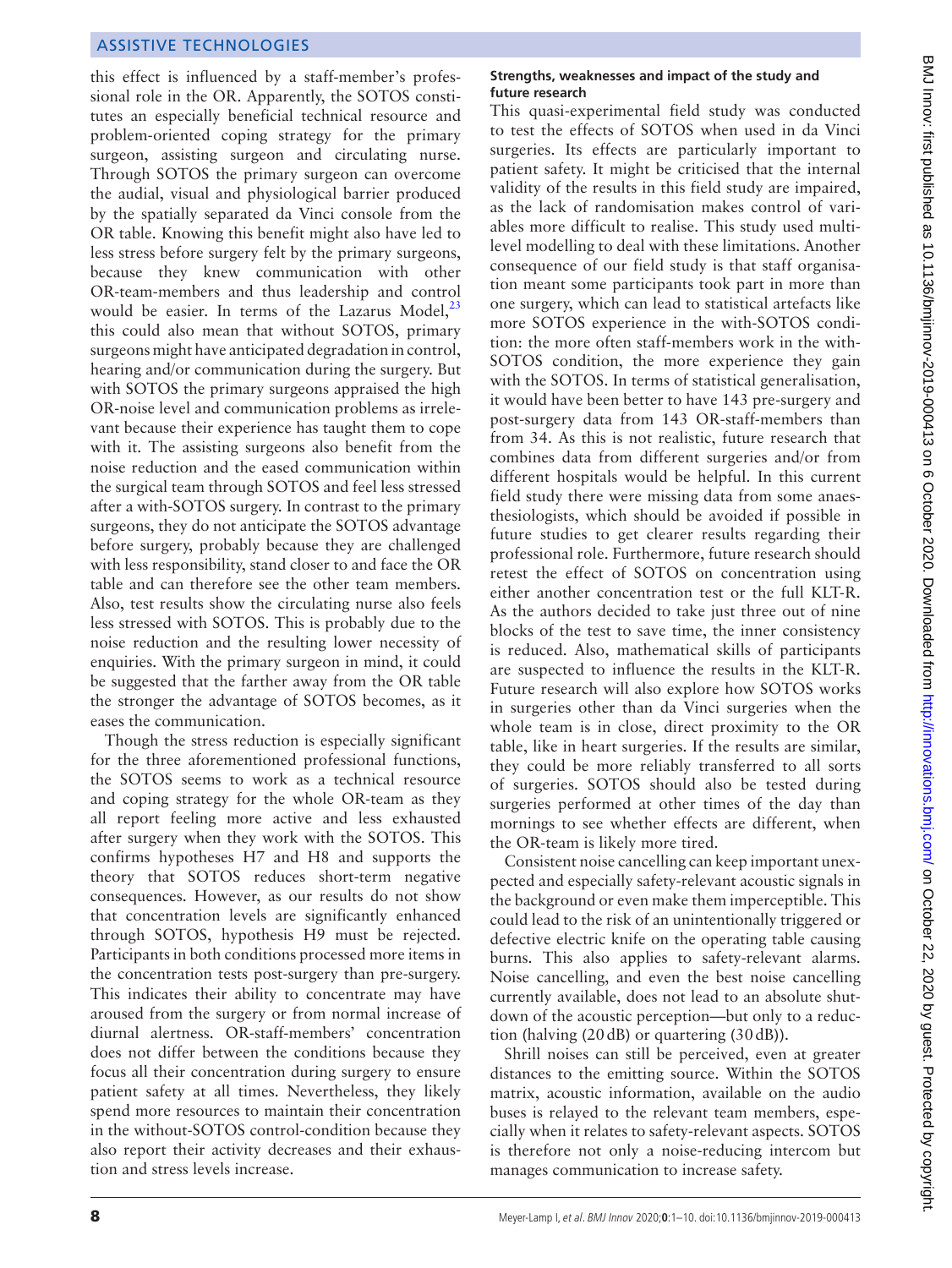### **CONCLUSION**

Concentration and communication impairments within the OR-staff pose a potential threat to patient safety. $^{22}$  $^{22}$  $^{22}$  Also, the OR-staff are at risk of physical and psychological health issues from the consequences of elevated noise levels,  $19^{30}$  31 which could contribute to absenteeism and efficiency fluctuations $32$  that might result in economic and/or human resource problems for the hospital. SOTOS reduces the (perceived) noise in the OR and eases receiving and transmitting communication. SOTOS works as a technical resource and helps the OR-team to cope with the demands of the surgery as well as the demands of the da Vinci system. The OR-team is less stressed (especially the surgical team and the circulating nurse), more active and less exhausted, which in turn benefits their physical and mental health.<sup>19 31</sup> These advantages are likely also beneficial to their work satisfaction $32$  and hence patient safety $^{22}$  and the hospital in the long run. We conclude that SOTOS offers meaningful human resources and medical advantages in urological da Vinci surgeries.

#### **Twitter** Conrad Leitsmann [@leitsmann](https://twitter.com/leitsmann)

**Acknowledgements** The authors thank Margarita Neff-Heinrich, a native English-speaking expat providing professional language editing services in Göttingen, Germany, for editing the manuscript. Statistical analyses were examined under frequent supervision of psychologist and statistical expert Andreas Cordes, University of Göttingen.

**Contributors** The contributorship is as follows: IML – data collection, data analysis and writing of the manuscript. MB – data collection and writing of the manuscript. LSS – data collection and data analysis. CL – data collection and urological expertise. LT – data collection and urological expertise. MGF – invention and administration of SOTOS technical system and writing of the manuscript.

**Funding** The study did not receive external funding. Therefore, the authors are independent from any funders. All authors had full access to the data in the study and can take responsibility for the integrity of the data and the accuracy of the data analysis. The authors have not declared a specific grant for this research from any funding agency in the public, commercial or not-for-profit sectors.

**Competing interests** MGF is the inventor of the SOTOS and all included features. The SOTOS is patented and the patent holder is the University Medical Center Göttingen, Germany (DE102015205463, PCT/EP2016/056659).

#### **Patient consent for publication** Not required.

**Ethics approval** Ethics approval (DOK\_204\_2015) for this research was granted by the Ethics Commission of the University Medical Center Göttingen (UMG), Germany, on 17 August 2015.

**Provenance and peer review** Not commissioned; externally peer reviewed.

**Data availability statement** Data are available upon reasonable request. Please contact the corresponding author for data availability.

#### **REFERENCES**

- <span id="page-8-0"></span>1 Shapiro RA, Berland T. Noise in the operating room. *[N Engl J](http://dx.doi.org/10.1056/NEJM197212142872407)  [Med](http://dx.doi.org/10.1056/NEJM197212142872407)* 1972;287:1236–8.
- <span id="page-8-1"></span>2 Hodge B, Thompson JF. Noise pollution in the operating theatre. *[Lancet](http://dx.doi.org/10.1016/0140-6736(90)90486-O)* 1990;335:891–4.
- <span id="page-8-2"></span>3 Love H. Noise exposure in the orthopaedic operating theatre: a significant health hazard. *[ANZ J Surg](http://dx.doi.org/10.1046/j.1445-2197.2003.02776.x)* 2003;73:836–8.
- <span id="page-8-3"></span>4 Kracht JM, Busch-Vishniac IJ, West JE. Noise in the operating rooms of Johns Hopkins Hospital. *[J Acoust Soc Am](http://dx.doi.org/10.1121/1.2714921)* 2007;121:2673–80.
- <span id="page-8-12"></span>5 Ryherd EE, Okcu S, Ackerman J, *et al*. Noise pollution in hospitals: impacts on staff. *J Clin Outcomes Manag* 2012;19:491–500.
- <span id="page-8-4"></span>6 Hasfeldt D, Laerkner E, Birkelund R. Noise in the operating room--what do we know? A review of the literature. *[J](http://dx.doi.org/10.1016/j.jopan.2010.10.001)  [Perianesth Nurs](http://dx.doi.org/10.1016/j.jopan.2010.10.001)* 2010;25:380–6.
- <span id="page-8-7"></span>7 Busch-Vishniac IJ, West JE, Barnhill C, *et al*. Noise levels in Johns Hopkins Hospital. *[J Acoust Soc Am](http://dx.doi.org/10.1121/1.2118327)* 2005;118:3629–45.
- 8 Morrison WE, Haas EC, Shaffner DH, *et al*. Noise, stress, and annoyance in a pediatric intensive care unit. *[Crit Care Med](http://dx.doi.org/10.1097/00003246-200301000-00018)* 2003;31:113–9.
- 9 Ryherd EE, Waye KP, Ljungkvist L. Characterizing noise and perceived work environment in a neurological intensive care unit. *[J Acoust Soc Am](http://dx.doi.org/10.1121/1.2822661)* 2008;123:747–56.
- <span id="page-8-5"></span>10 Engelmann CR, Neis JP, Kirschbaum C, *et al*. A noisereduction program in a pediatric operation theatre is associated with surgeon's benefits and a reduced rate of complications: a prospective controlled clinical trial. *[Ann](http://dx.doi.org/10.1097/SLA.0000000000000253)  [Surg](http://dx.doi.org/10.1097/SLA.0000000000000253)* 2014;259:1025–33.
- <span id="page-8-13"></span>11 Way TJ, Long A, Weihing J, *et al*. Effect of noise on auditory processing in the operating room. *[J Am Coll Surg](http://dx.doi.org/10.1016/j.jamcollsurg.2012.12.048)* 2013;216:933–8.
- <span id="page-8-6"></span>12 Szalma JL, Hancock PA. Noise effects on human performance: a meta-analytic synthesis. *[Psychol Bull](http://dx.doi.org/10.1037/a0023987)* 2011;137:682–707.
- 13 Murthy VS, Malhotra SK, Bala I, *et al*. Detrimental effects of noise on anaesthetists. *[Can J Anaesth](http://dx.doi.org/10.1007/BF03011878)* 1995;42:608–11.
- 14 Moorthy K, Munz Y, Dosis A, *et al*. The effect of stressinducing conditions on the performance of a laparoscopic task. *[Surg Endosc](http://dx.doi.org/10.1007/s00464-002-9224-9)* 2003;17:1481–4.
- <span id="page-8-9"></span>15 Siu K-C, Suh IH, Mukherjee M, *et al*. The impact of environmental noise on robot-assisted laparoscopic surgical performance. *[Surgery](http://dx.doi.org/10.1016/j.surg.2009.08.010)* 2010;147:107–13.
- <span id="page-8-8"></span>16 Friedrich MG, Boos M, Pagel M, *et al*. New technical solution to minimise noise exposure for surgical staff: the 'silent operating theatre optimisation system'. *[BMJ Innov](http://dx.doi.org/10.1136/bmjinnov-2016-000188)* 2017;3:196–205.
- <span id="page-8-10"></span>17 Schiff L, Tsafrir Z, Aoun J, *et al*. Quality of communication in robotic surgery and surgical outcomes. *[JSLS](http://dx.doi.org/10.4293/JSLS.2016.00026)* 2016;20:e2016.00026.
- <span id="page-8-11"></span>18 Thomas A, Campwala Z, Keheila M, *et al*. Impact of a wireless system upon verbal communication in a simulated robotic operating Theater. *[Urology](http://dx.doi.org/10.1016/j.urology.2018.07.059)* 2019;123:151–6.
- <span id="page-8-17"></span>19 Andrén L, Lindstedt G, Björkman M, *et al*. Effect of Noise on Blood Pressure and 'Stress' Hormones. *[Clin Sci](http://dx.doi.org/10.1042/cs0620137)* 1982;62:137–41.
- 20 McGrath JW. Stress and behavior in organizations. In: Dunnette MD, ed. *Handbook of industrial and organizational psychology*. Chicago: Rand McNally, 1976: 1351–95.
- 21 Leather P, Beale D, Sullivan L, Noise SL. Noise, psychosocial stress and their interaction in the workplace. *[J Environ Psychol](http://dx.doi.org/10.1016/S0272-4944(02)00082-8)* 2003;23:213–22.
- <span id="page-8-16"></span>22 Arora S, Sevdalis N, Nestel D, *et al*. The impact of stress on surgical performance: a systematic review of the literature. *[Surgery](http://dx.doi.org/10.1016/j.surg.2009.10.007)* 2010;147:318–30.
- <span id="page-8-14"></span>23 Lazarus RS, Launier R. Stress-related transactions between person and environment. In: Perwin LA, Lewis M, eds. *Perspectives in interactional psychology*. New York: Plenum Press, 1978: 287–327.
- <span id="page-8-15"></span>24 Potter GG, Hatch DJ. *Relationship between psychosocial strains at the workplace, depression, and cognitive*